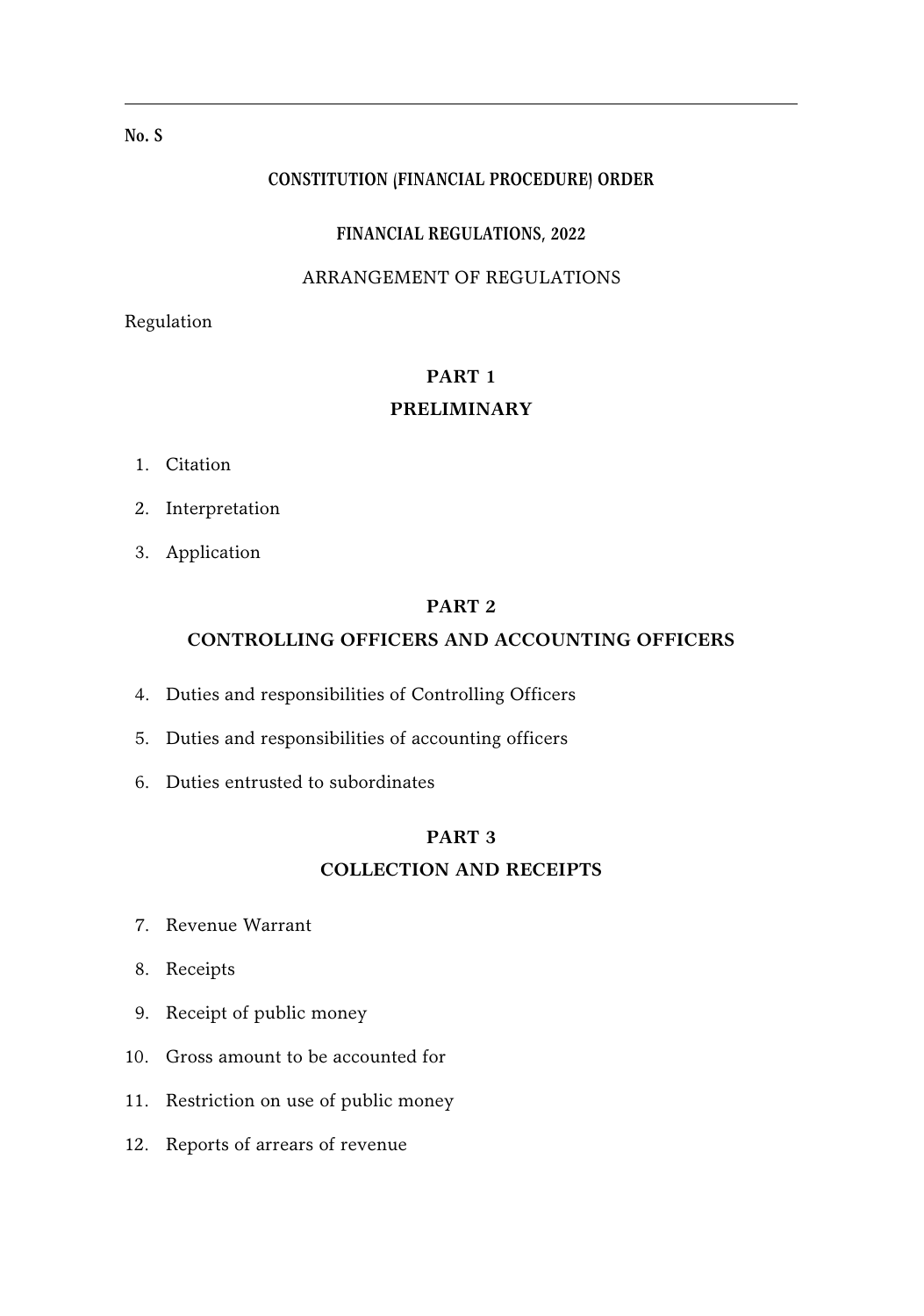13. Liability of public officers in event of loss

#### **PART 4**

# **PROCUREMENT AND TENDERS**

- 14. Conduct of procurement
- 15. State Tender Board
- 16. Mini Tender Boards
- 17. Quotation Committees
- 18. Tender or quotation value limits
- 19. Exemption from tender procedure
- 20. Exemption from quotation procedure
- 21. Non-compliance with procurement guidelines or procedures

# **PART 5**

## **PAYMENTS**

- 22. Authorisation for expenditure
- 23. Warrants for payments
- 24. Treasury Warrant
- 25. Supplementary Warrant and Virement Warrant
- 26. Establishment Warrant
- 27. Departmental Warrant
- 28. Lapse of authority
- 29. Payment vouchers
- 30. Payment vouchers to have full details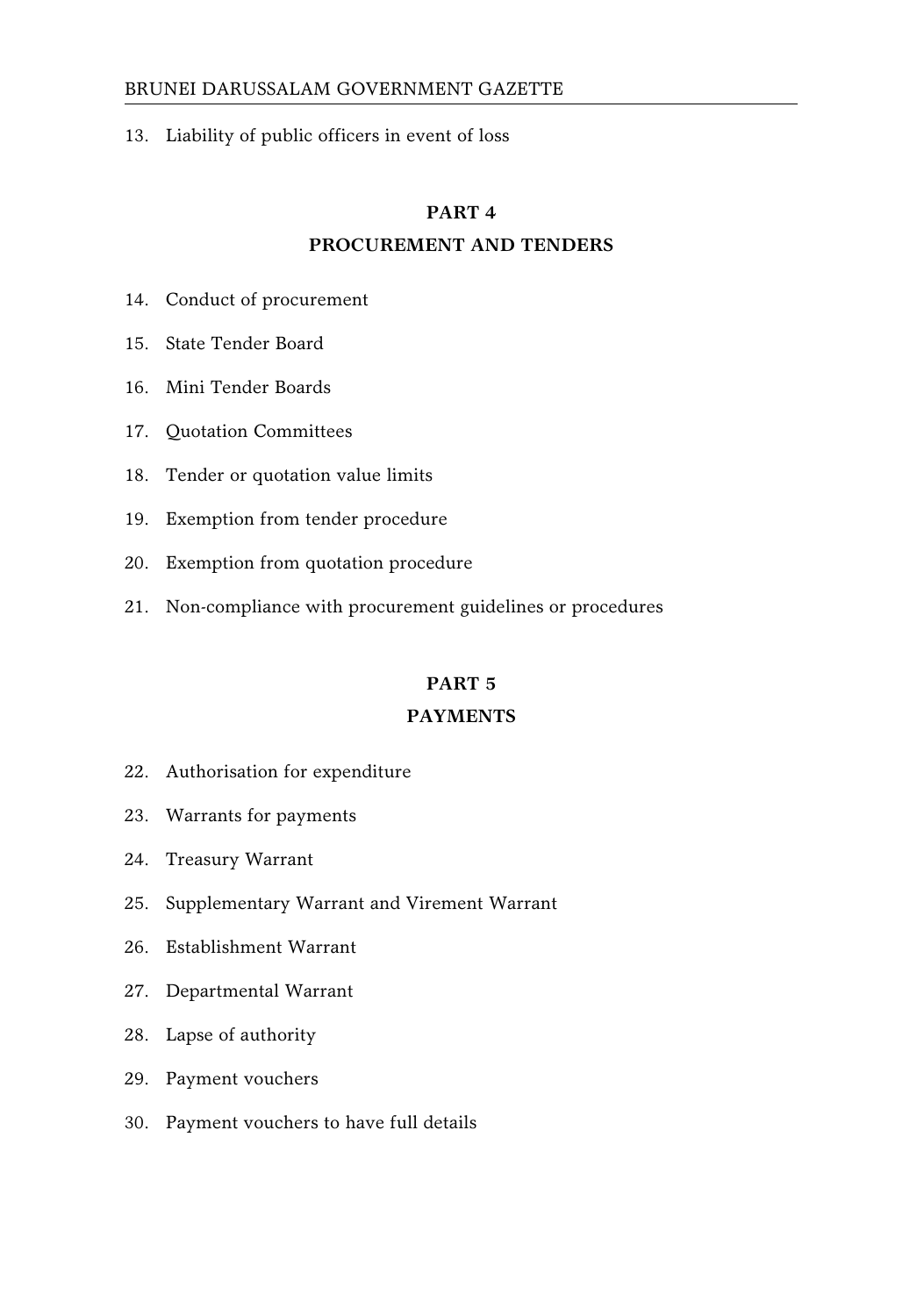- 31. Responsibility of accounting officer approving payment voucher
- 32. Prompt payment necessary
- 33. Improper payment

# **PART 6**

# **CLASSIFICATION AND CONTROL**

- 34. Annual estimates of revenue and expenditure
- 35. Estimates to be basis of accounts
- 36. Receipts and payments

# **PART 7**

## **IMPRESTS AND DEPOSITS**

- 37. Imprests
- 38. Control of Imprests
- 39. Deposits

# **PART 8**

## **CUSTODY OF PUBLIC MONEYS**

40. Safeguarding of public moneys

# **PART 9**

## **ANNUAL ACCOUNTS**

41. Statements of accounts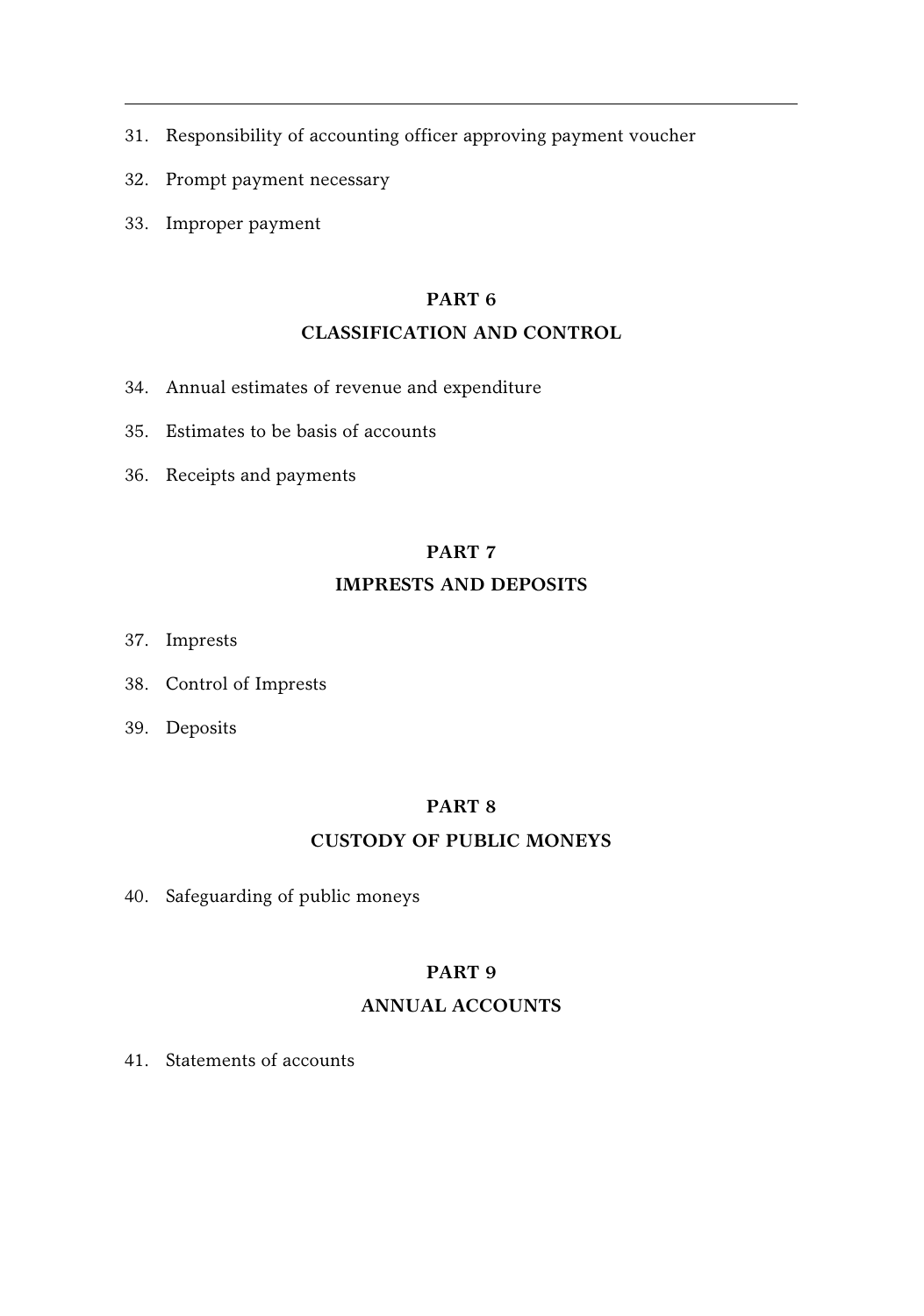# **PART 10 CUSTODY OF PUBLIC STORES**

- 42. Verification of public stores
- 43. Deficiency in or destruction of public stores etc.

# **PART 11**

#### **WRITE-OFF**

- 44. Write-off
- 45. Write-off for irrecoverable amounts of revenue, debts and overpayments

# **PART 12**

# **GENERAL**

\_\_\_\_\_\_\_\_\_\_\_\_\_\_\_\_\_\_\_\_\_\_\_\_\_\_\_\_\_\_\_\_\_\_

- 46. Accounting for sums recovered and costs in Government suits
- 47. Communications with other Governments
- 48. Treasury Officers to carry letter of authorisation
- 49. Issue of guidelines etc.
- 50. Exemption
- 51. Savings
- 52. Repeal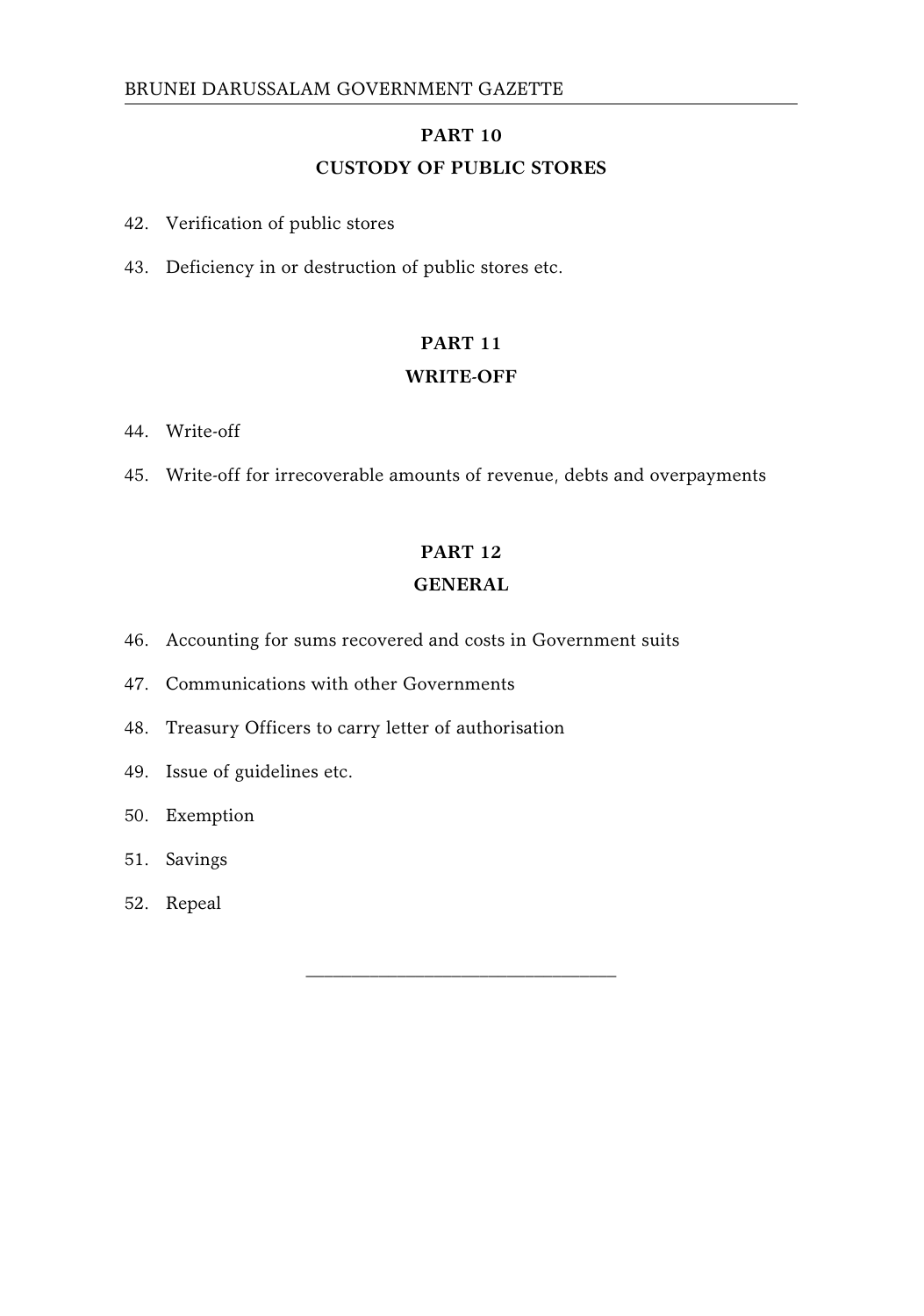#### **CONSTITUTION (FINANCIAL PROCEDURE) ORDER**

#### **FINANCIAL REGULATIONS, 2022**

In exercise of the power conferred by section 20 of the Constitution (Financial Procedure) Order, the Minister of Finance and Economy, with the consent of His Majesty the Sultan and Yang Di-Pertuan, hereby makes the following Regulations —

#### **PART 1**

#### **PRELIMINARY**

#### **Citation**

**1.** These Regulations may be cited as the Financial Regulations, 2022.

#### **Interpretation**

**2.** In these Regulations, unless the context otherwise requires —

"accounting officer" includes every public officer who is charged with the duty of collecting, receiving, or accounting for, or who in fact collects, receives or accounts for, any public money, or who is charged with the duty of disbursing, or who does in fact disburse, any public money, and every public officer who is charged with the receipt, custody or disposal of, or the accounting for, public stores or who in fact receives, holds or disposes of public stores, but does not include the Minister;

"appropriate Minister", in relation to any title or name of office, means the Minister charged with the responsibility for the Ministry or department to which the title or name of office relates;

"Controlling Officer" means —

- *(a)* the Permanent Secretary of a Ministry;
- *(b)* the Deputy Permanent Secretary of a Ministry;
- *(c)* the Head of Department; or
- *(d)* any person duly authorised by the Accountant General,

who performs the duties referred to in, and for the purposes of, these Regulations;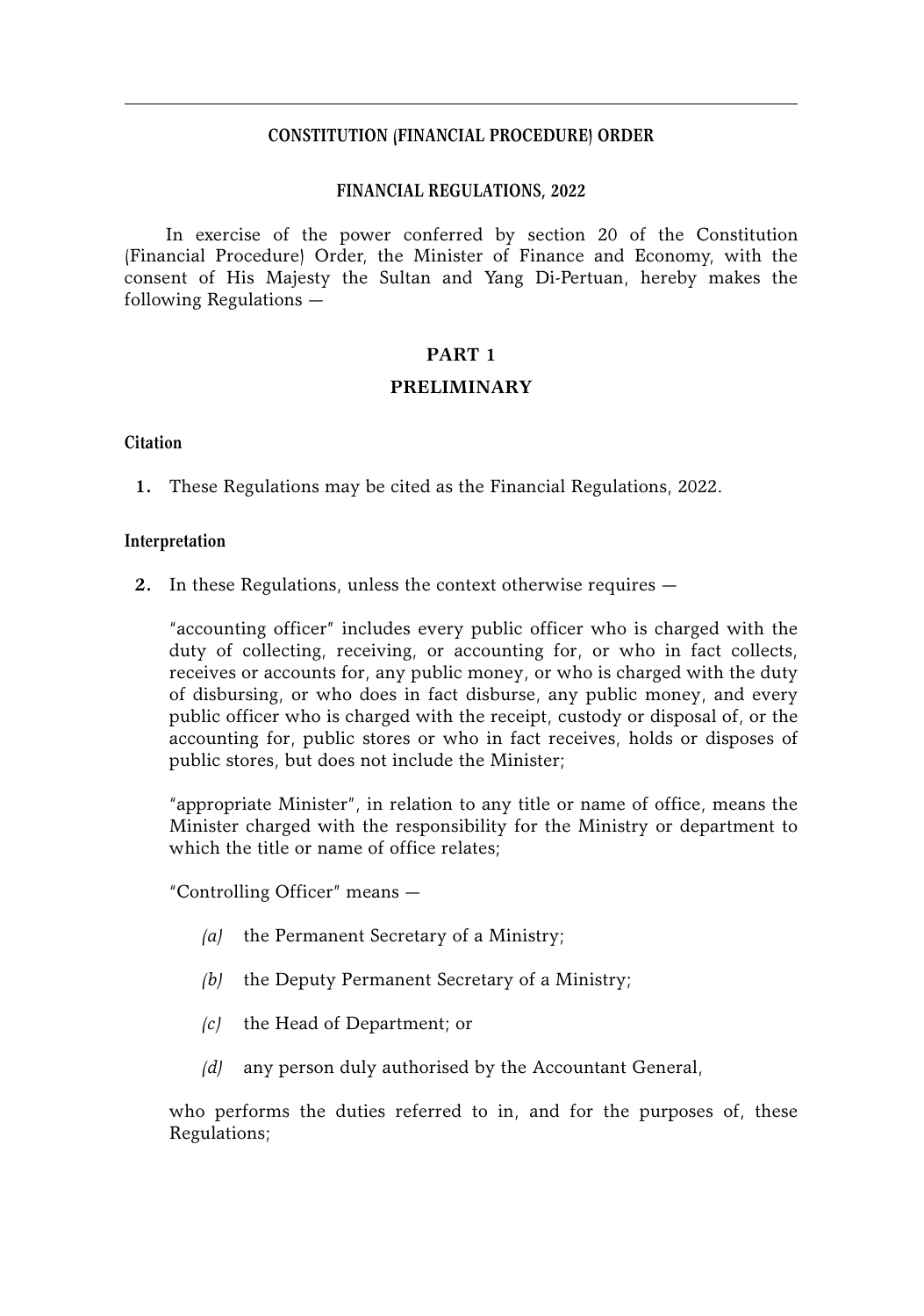"Imprest" includes petty cash or advances.

#### **Application**

**3.** These Regulations apply to Government public accounts.

# **PART 2**

# **CONTROLLING OFFICERS AND ACCOUNTING OFFICERS**

#### **Duties and responsibilities of Controlling Officers**

**4.** Subject to these Regulations, a Controlling Officer shall be personally responsible for —

*(a)* ensuring that proper systems of accounts are maintained in every department of which he is in charge;

*(b)* the due performance of his financial duties in respect of all public moneys collected, received, or disbursed by every department of which he is in charge;

*(c)* the proper control of expenditure and payment within the approved annual estimates of expenditure in which he is responsible for any financial year;

*(d)* the proper collection and custody of all public moneys receivable by the department or by any public officer attached to the department and ensuring that those moneys are collected punctually;

*(e)* the accuracy and safekeeping of all public stores received, held or disposed of by or on account of the department or service for which the purpose is provided;

*(f)* ensuring compliance by the department or by any public officer attached to the department with any guideline or procedure relating to Government procurement as the Minister may issue; and

*(g)* the accuracy of the revenue and expenditure accounts rendered by the department or by any public officer attached to the department.

#### **Duties and responsibilities of accounting officers**

**5.** Without prejudice to the generality of the personal responsibilities of all accounting officers for the proper collection and custody of all public moneys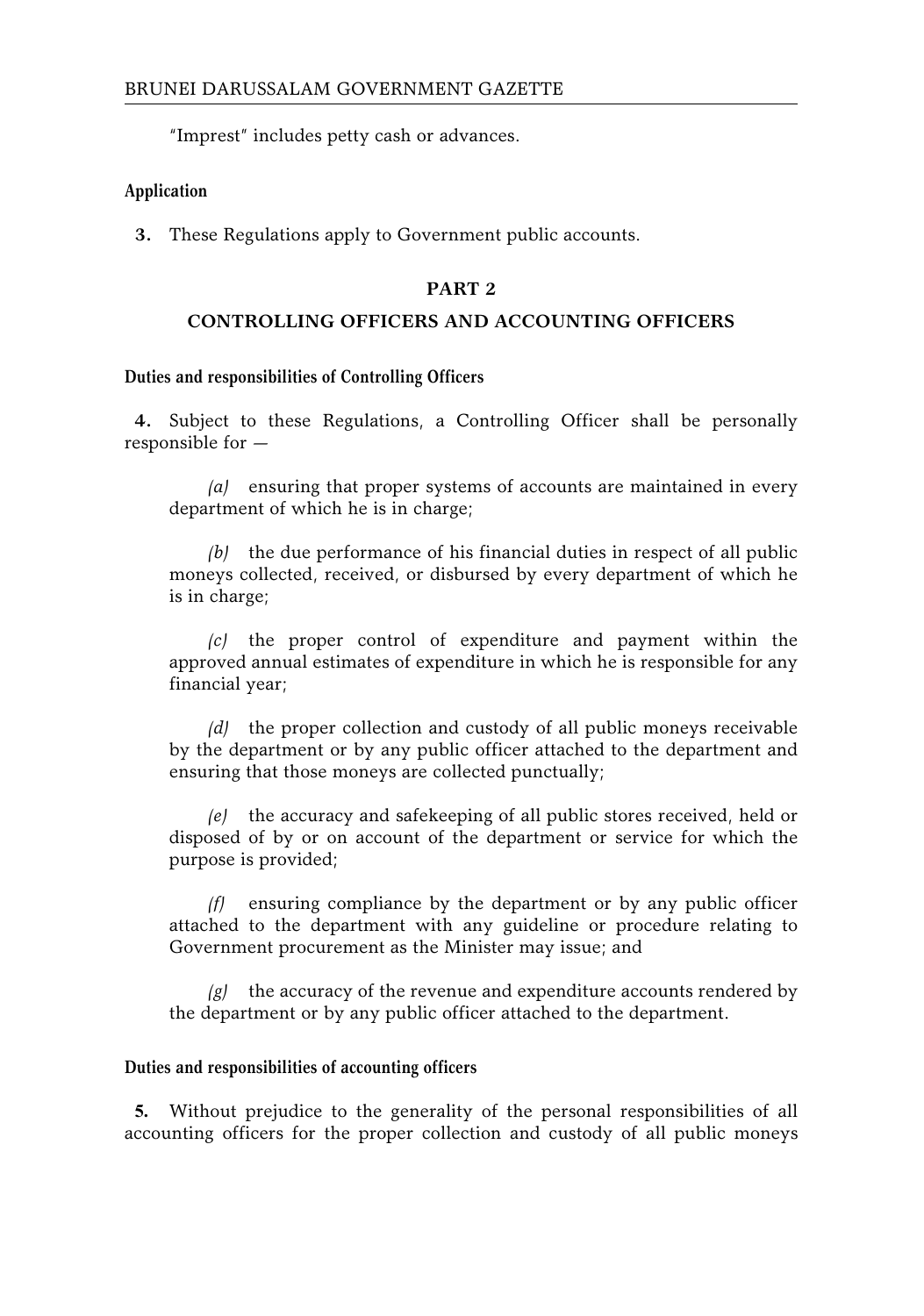receivable by them and for their disbursement and for the accuracy of the accounts rendered by them or under their authority, in particular in so far as the following requirements may be applicable, an accounting officer shall —

*(a)* keep record of the receipt of public moneys by the department and secure its punctual collection;

*(b)* account, under the proper classes and items in the annual estimates of revenue or under such new items or in such accounts as may be appropriate, for all public moneys paid or entrusted to him;

*(c)* ensure that proper provision is made for the safe keeping of public moneys, public stores, stamps, securities and valuable documents in the department;

*(d)* promptly make good of any deficiency in cash or stamps for which he is responsible;

*(e)* exercise strict supervision over all public officers under his authority entrusted with the receipt and disbursement of public moneys, and take precautions, by the maintenance of checks including surprise inspections, against any fraud, embezzlement, irregularity or negligence;

*(f)* comply with any guideline or procedure relating to Government procurement as the Minister may issue;

*(g)* ensure every payment of public moneys by the department is covered by proper authority;

*(h)* ensure that no public money is made use of for any private purpose whatsoever;

*(i)* report to his Controlling Officer any apparent defect in the procedure of revenue collection, or any apparent waste, or extravagance in expenditure which comes to his notice in the course of his accounting duties;

*(j)* produce or make available when required by the Accountant General or by the Auditor General all books, records and vouchers in his charge including any document or information related to or connected with public accounts in electronic form or by electronic means, and reply without undue delay to any inquiry addressed to him; and

*(k)* take adequate account of any relevant written law and Circulars as relate to his financial duties.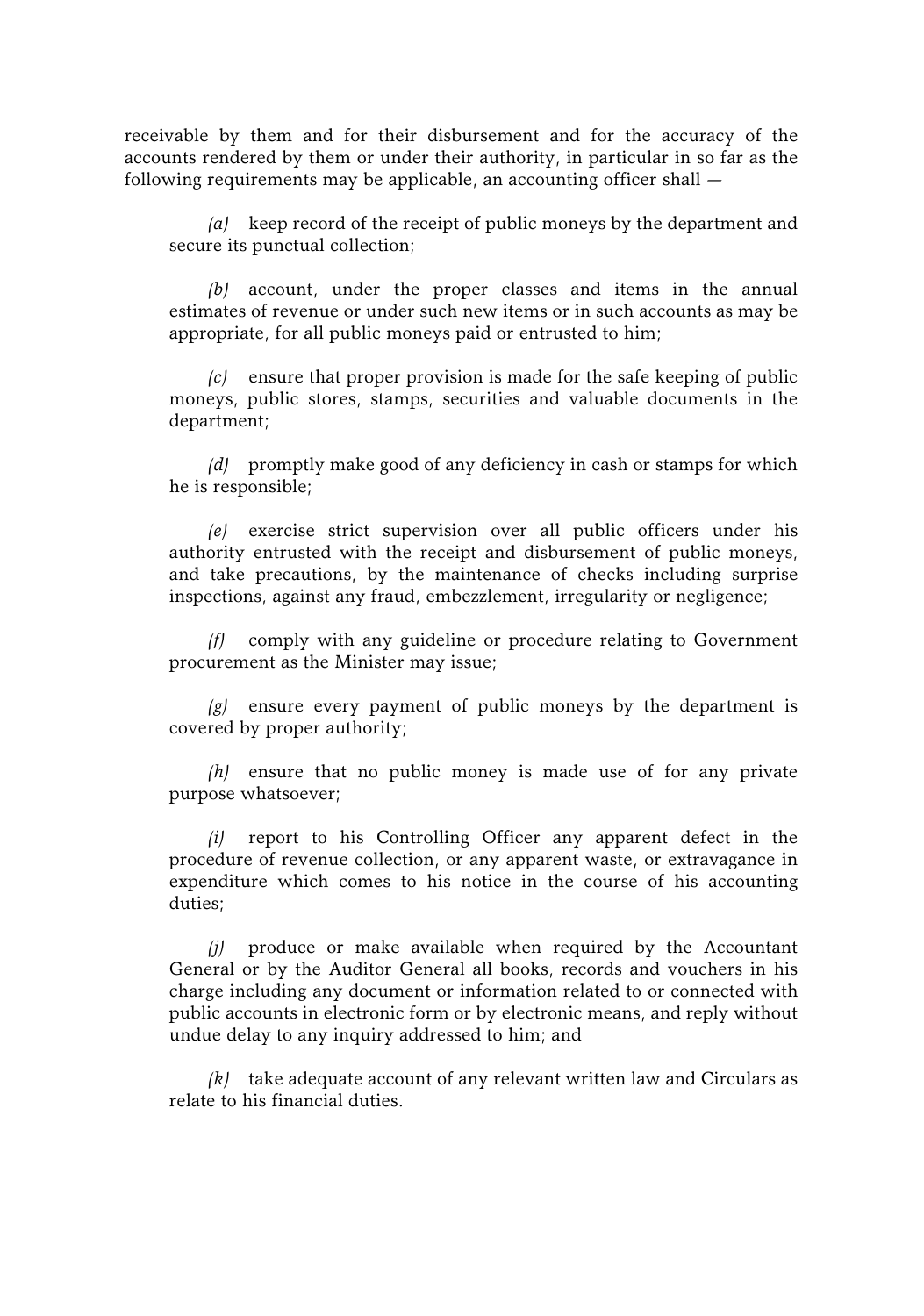#### **Duties entrusted to subordinates**

**6.** No public officer may be relieved from a duty imposed on him by the Order or these Regulations by delegating the performance of that duty to a subordinate when the public officer should have performed the duty himself.

# **PART 3**

# **COLLECTION AND RECEIPTS**

#### **Revenue Warrant**

**7.** No collection of revenue shall be made unless the collection is authorised by a Revenue Warrant issued by the Accountant General to a Controlling Officer.

#### **Receipts**

**8.** All entries of receipts in the Government public accounts shall be accounted for in such form and manner as the Accountant General may determine.

#### **Receipt of public money**

**9.** An accounting officer shall, at the earliest possible opportunity, pay the whole amount of any public money received by him daily into the credit of the bank accounts of the Government.

## **Gross amount to be accounted for**

**10.** (1) In all cases the gross amounts of the public moneys received shall be accounted for by the accounting officer.

(2) No charges on the revenue received shall be made without proper authority.

#### **Restriction on use of public money**

**11.** No public money shall be made use of in any way between the time of its receipt and the time of its payment into a bank account of the Government.

#### **Reports of arrears of revenue**

**12.** (1) A Controlling Officer shall report in writing and without delay to the Accountant General any failure on the part of a department of which he is in charge or a public officer attached to a department of which he is in charge to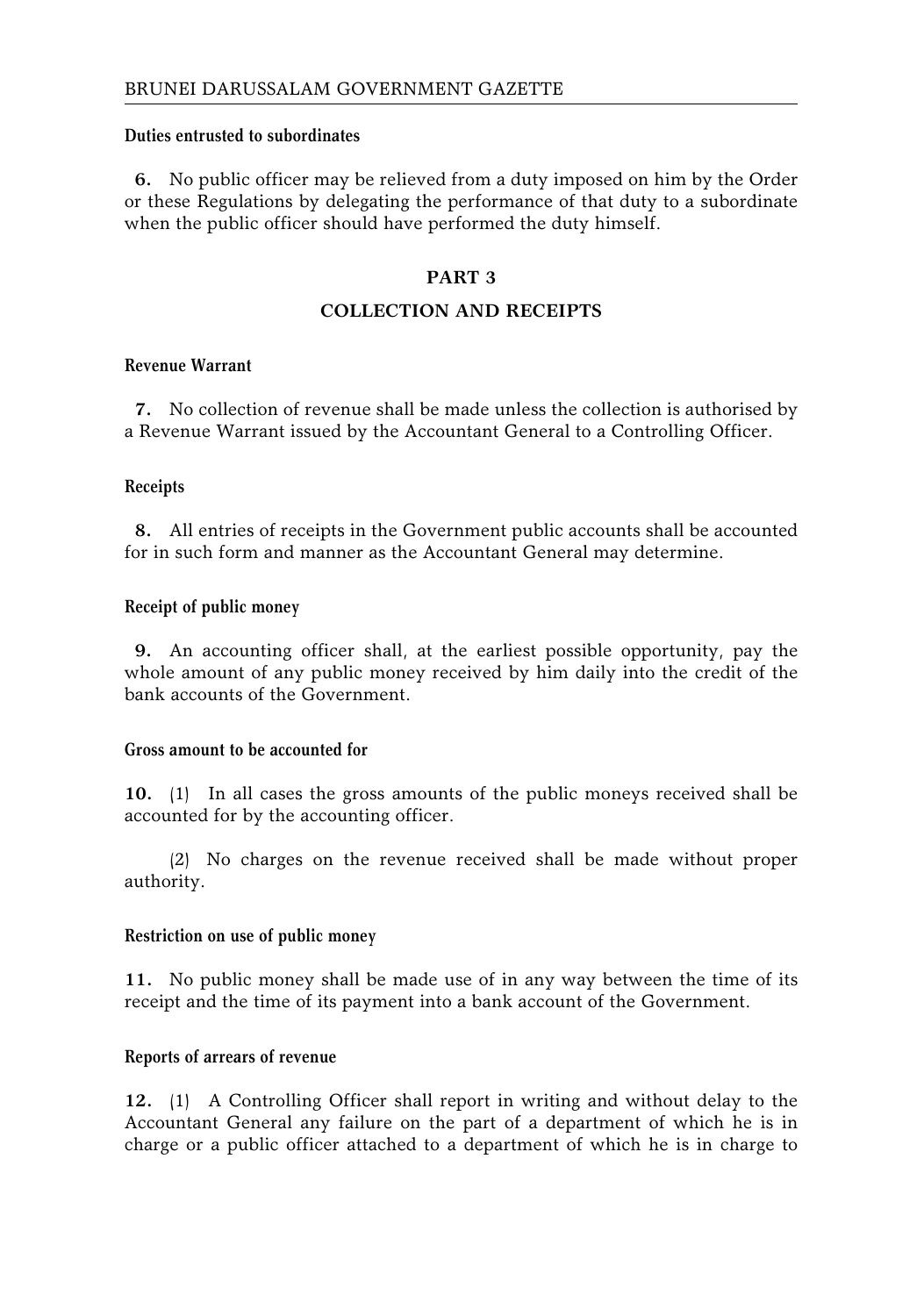collect and duly account for any sum due to the department or to be collected by the public officer and shall transmit a copy of the report to the Auditor General.

(2) Where the Controlling Officer has reason to believe that any revenue is falling unduly into arrears, he shall report the matter to the Accountant General and transmit a copy of the report to the Auditor General.

#### **Liability of public officers in event of loss**

**13.** If at any time the public money sustains a loss by reason of the neglect or fault of any public officer, he may be liable to surcharge.

#### **PART 4**

# **PROCUREMENT AND TENDERS**

#### **Conduct of procurement**

**14.** Every Government procurement shall be conducted in an open competition and with responsibility, transparency, accountability, openness, fairly and justly and in accordance with any guideline or procedure as the Minister may issue.

#### **State Tender Board**

**15.** (1) There shall be a State Tender Board which shall be responsible to open, receive, review and consider the tenders for works, services and supply of public stores to the Government in accordance with their value limits and make recommendations on such tenders for the consent of His Majesty the Sultan and Yang Di-Pertuan.

(2) The State Tender Board shall consist of a Chairman and such other members as His Majesty the Sultan and Yang Di-Pertuan may appoint annually at the beginning of each financial year.

#### **Mini Tender Boards**

**16.** (1) There shall be a Mini Tender Board of a Ministry which shall be responsible to open, receive, review and consider the tenders for works, services and supply of public stores to the Government in accordance with their value limits and make recommendations on such tenders for approval of the appropriate Minister.

(2) Each Mini Tender Board shall consist of a Chairman and such other members as His Majesty the Sultan and Yang Di-Pertuan may appoint annually at the beginning of each financial year.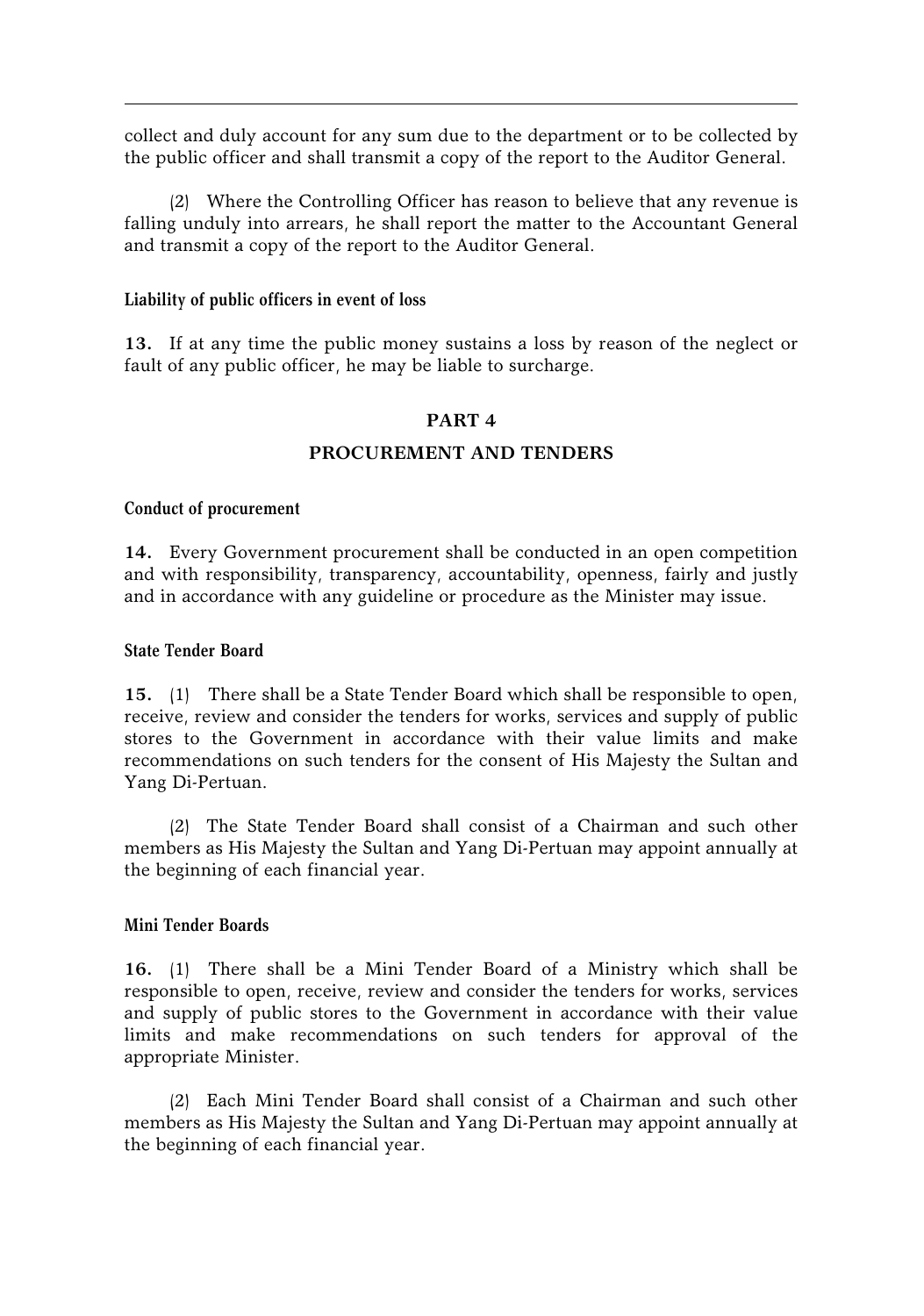# **Quotation Committees**

**17.** (1) There shall be a Quotation Committee of a Department which shall be responsible to open, receive, review and consider the quotations for works, services and supply of public stores to the Government in accordance with their value limits and make recommendations on such quotations for approval of the Head of Department.

(2) The Quotation Committee shall consist of a Chairman and such other members as the appropriate Minister may appoint.

# **Tender or quotation value limits**

**18.** The Minister may, with the consent of His Majesty the Sultan and Yang Di-Pertuan, issue and review the tender value limits set for the State Tender Board and Mini Tender Boards or the quotation value limits set for the Quotation **Committees** 

#### **Exemption from tender procedure**

**19.** Where a Head of Department considers that, because of the nature of the goods or services required, the tender procedure is not suitable or proper in the circumstances, an application may be made to the Chairman of the State Tender Board or the Chairman of the Mini Tender Board of the Ministry concerned, as the case may be, for it to be exempted.

#### **Exemption from quotation procedure**

**20.** Where a Head of Department considers that, because of the nature of the goods or services required, the quotation procedure is not suitable or proper in the circumstances, an application may be made to the Chairman of the Quotation Committee of the department concerned for it to be exempted.

## **Non-compliance with procurement guidelines or procedures**

**21.** In the event any public officer responsible for Government procurement has not complied with any guideline or procedure issued by the Minister and the public money or public store concerned sustains a loss by reason of the neglect or fault of that public officer, he may be liable to surcharge.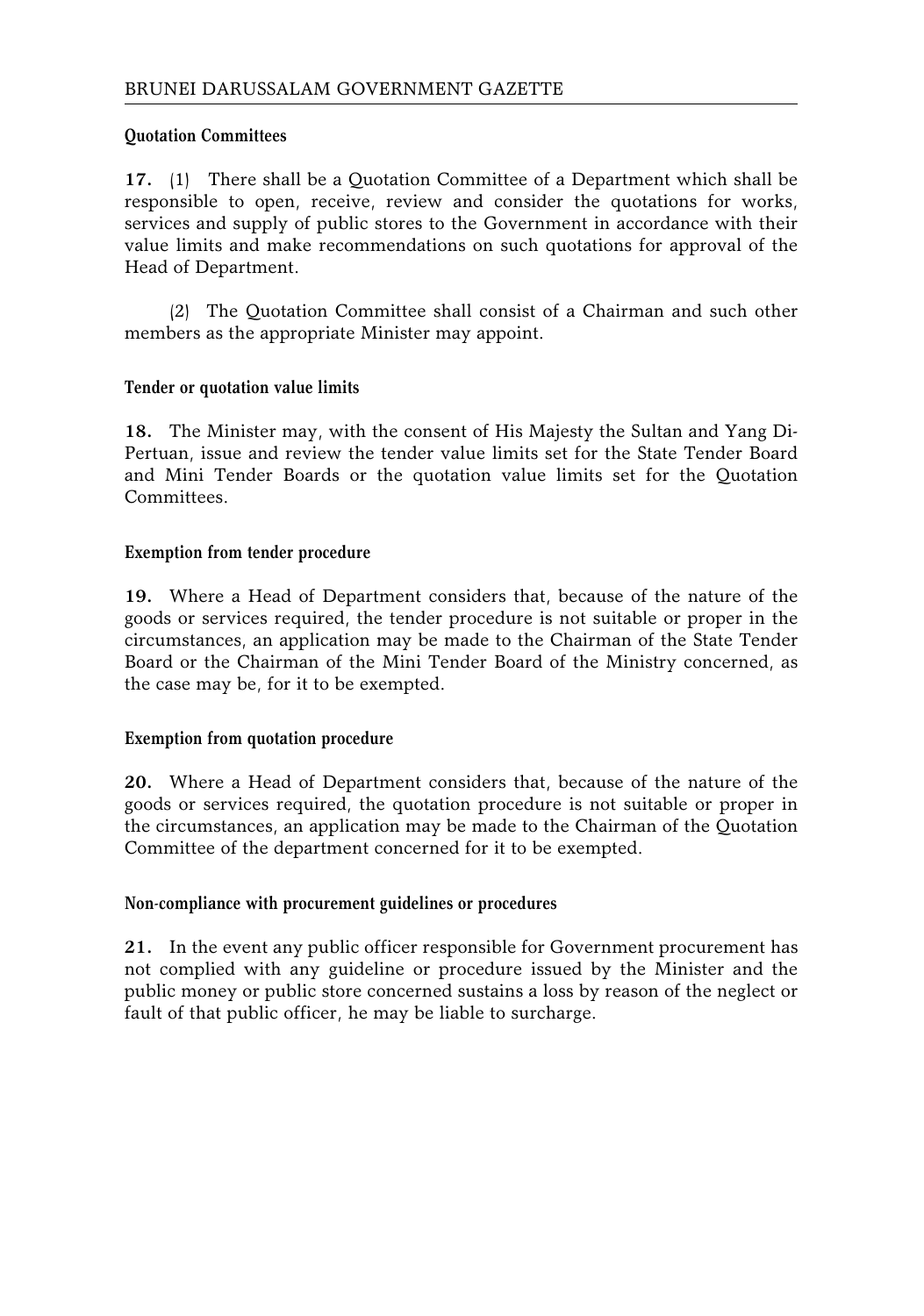# **PART 5 PAYMENTS**

#### **Authorisation for expenditure**

**22.** The authority for expenditure of public funds is by the provisions under the Order and in accordance with the Constitution.

# **Warrants for payments**

**23.** No payment shall be made out of the Consolidated Fund unless the payment is authorised by a Treasury Warrant, Supplementary Warrant, Virement Warrant, Establishment Warrant or Departmental Warrant signed by the Minister.

# **Treasury Warrant**

**24.** A Controlling Officer shall not incur any expenditure until he has received a Treasury Warrant issued by the Accountant General.

# **Supplementary Warrant and Virement Warrant**

**25.** When through unforeseen circumstances it becomes necessary for a Controlling Officer to apply for authority to incur additional expenditure in excess of the provision under a particular account or on a service not provided for in the approved annual estimates, he shall apply for a Supplementary Warrant or a Virement Warrant as appropriate and submit it to the Minister.

#### **Establishment Warrant**

**26.** (1) Except in accordance with any written law, no addition or trade-off to the public offices provided under any head of estimates may be made nor may the appropriation of the established salaries under any head be altered either as regards the number of appointments or job title or salary scale unless the approval of the Treasury shall first have been obtained.

(2) An application for any such addition or alteration referred to in sub-regulation (1) shall be submitted to the Minister on an Establishment Warrant form.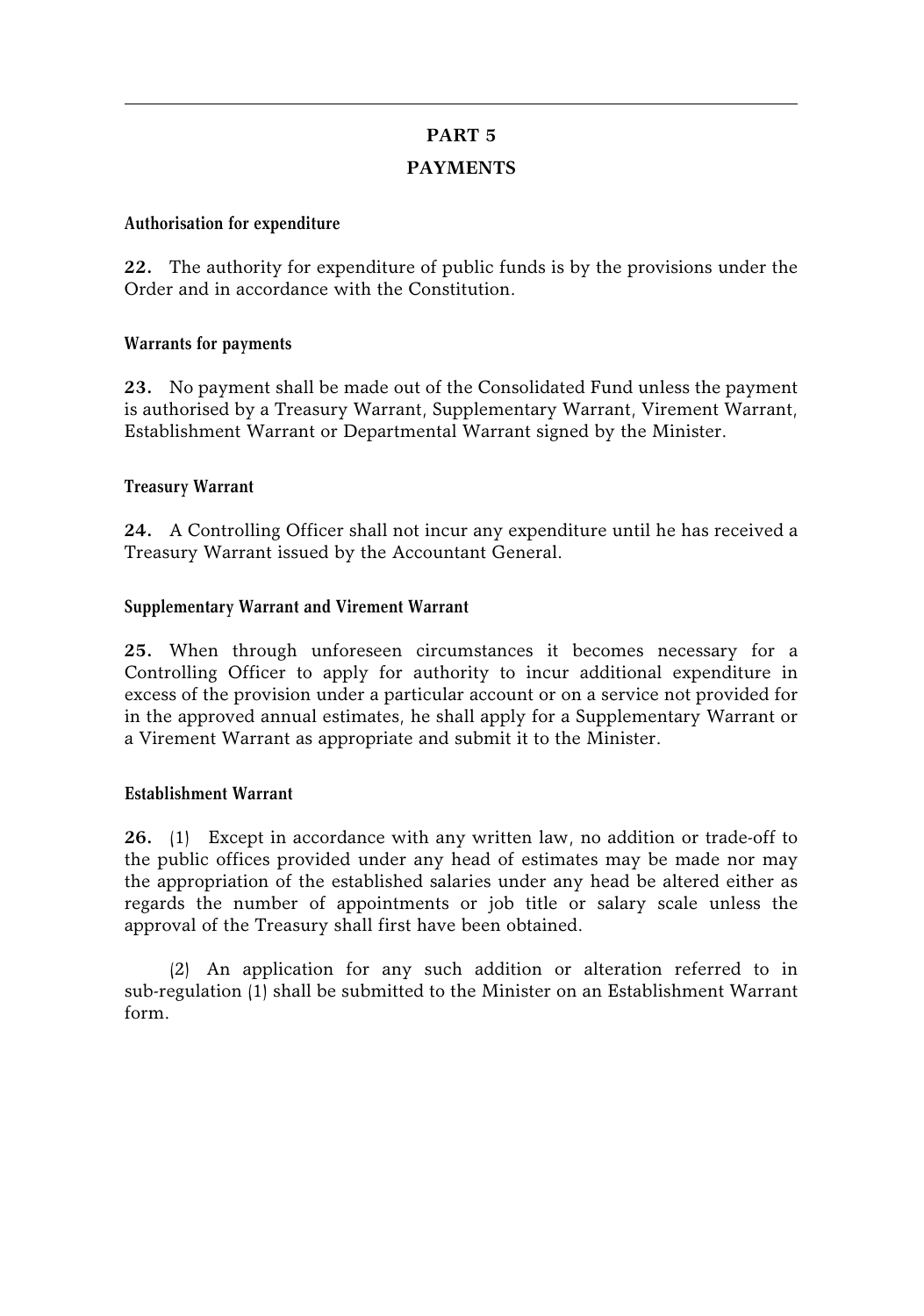# **Departmental Warrant**

**27.** When a Controlling Officer finds it necessary to incur expenditure through a public officer of another department, he shall authorise such expenditure by the issue of a Departmental Warrant**.**

# **Lapse of authority**

**28.** All warrants authorising expenditure cease absolutely on the last day of the financial year to which they relate.

# **Payment vouchers**

**29.** All entries of payments in the Government public accounts shall be accounted for in such form and manner as the Accountant General may determine.

# **Payment vouchers to have full details**

**30.** (1) All payment vouchers shall contain full particulars of each service such as dates, numbers, quantities and rates which are necessary to enable the payment vouchers to be checked.

(2) When supplies are furnished or any work is carried out under an agreement or a contract, there shall be attached to or shown on the payment voucher relating to the agreement or contract a certificate stating that the payments for such supplies or work are made in accordance with the terms of the agreement or contract and, where supplies are furnished, that the supplies have been received or, where work is carried out, that the work has been properly done.

(3) If a deduction in respect of a penalty or damages is made from the amount payable under a contract, only the net sum shall be paid.

# **Responsibility of accounting officer approving payment voucher**

**31.** (1) Any accounting officer who approves a payment voucher shall thereby certify that it is accurate in every detail.

- (2) The accounting officer shall be responsible for ensuring that  $-$ 
	- *(a)* approval has been obtained from relevant authority as quoted;

*(b)* any service specified in the payment voucher has been duly performed;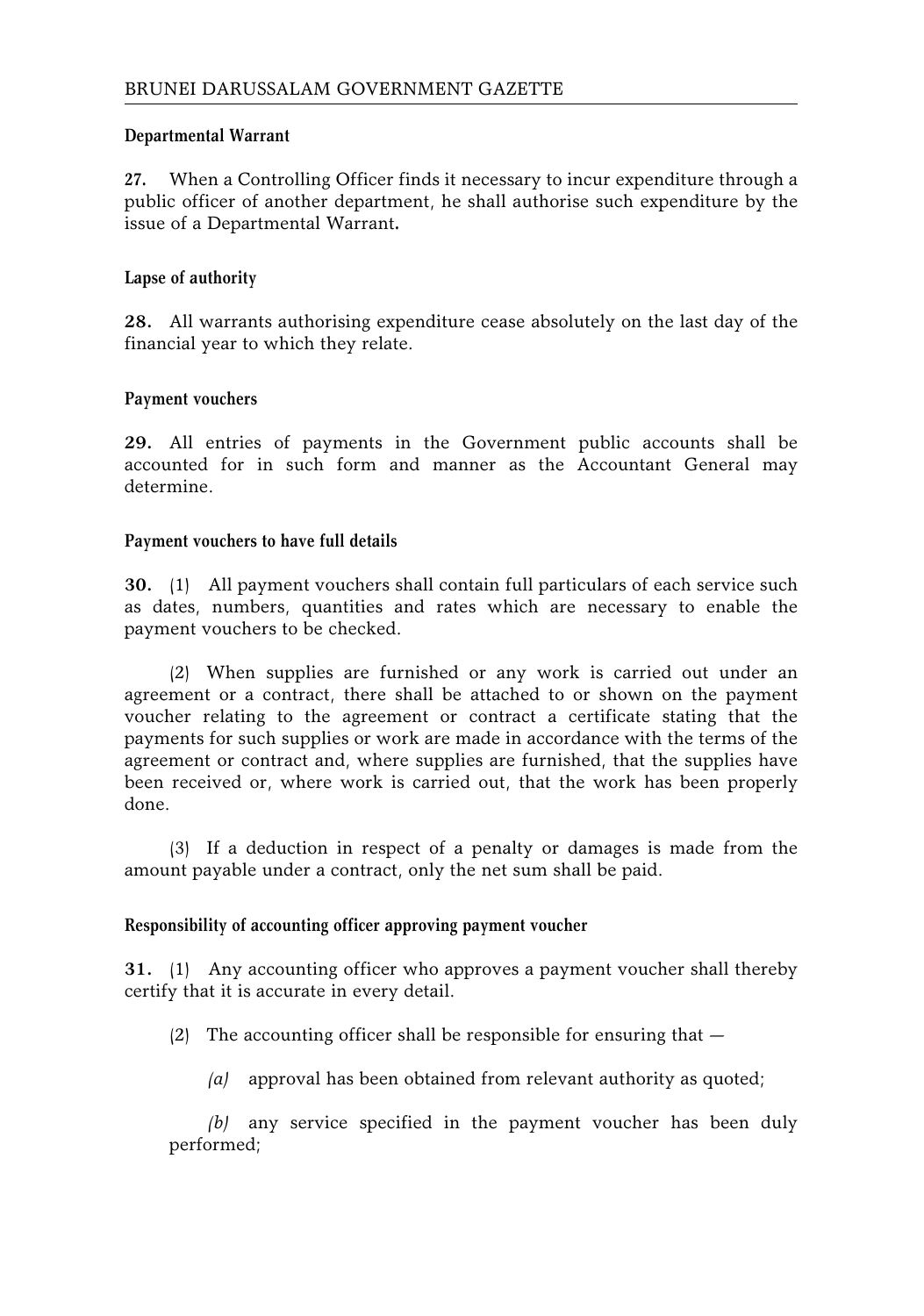*(c)* any public store purchased has been duly received;

*(d)* the prices charged are as agreed to in writing or according to approved scales;

*(e)* the computations have been verified and are correct; and

*(f)* the payee named in the payment voucher is entitled to receive payment.

#### **Prompt payment necessary**

**32.** All payments shall be made as soon as possible after accounts are rendered or services are performed.

#### **Improper payment**

**33.** In the event of any improper payment of public moneys or for any payment of such moneys which is not duly accounted being made by reason of the neglect or fault of any accounting officer, he may be liable to surcharge.

#### **PART 6**

# **CLASSIFICATION AND CONTROL**

#### **Annual estimates of revenue and expenditure**

**34.** Every Controlling Officer shall prepare, in accordance with the instructions issued by Circulars —

*(a)* the annual estimates of revenue arising from the activities of their departments; and

*(b)* the annual estimates of expenditure necessary to carry out the functions of their departments.

#### **Estimates to be basis of accounts**

**35.** The approved estimates of revenue, approved estimates of expenditure and any supplementary estimate together with any new sub-head of expenditure created for each financial year under section 13(4), which includes the classification and subdivision of the accounts of revenue and expenditure, shall form the basis of the accounts of that financial year.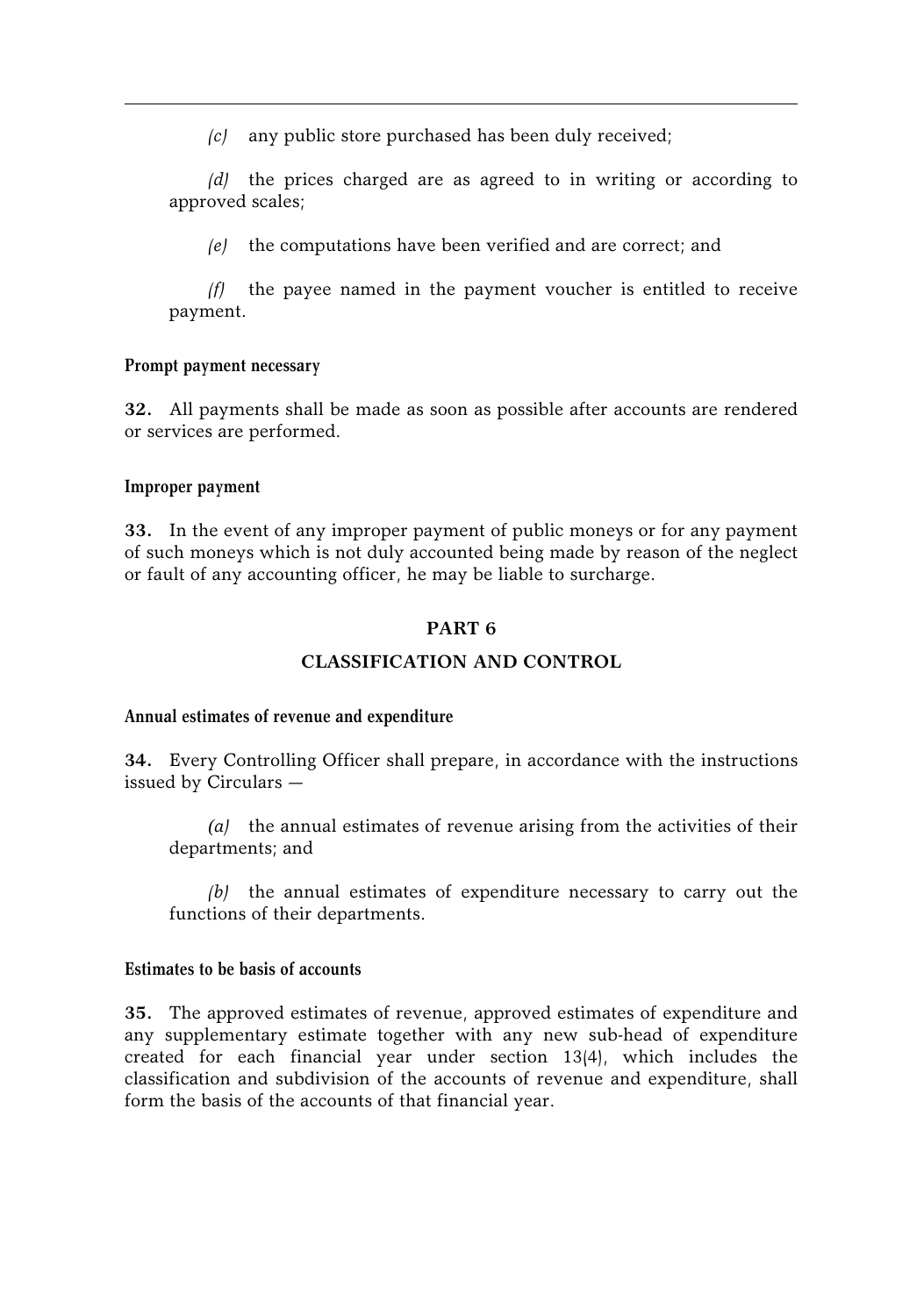#### **Receipts and payments**

**36.** (1) The date of receipt or payment governs the date of the record of the transaction in the accounts.

(2) A payment of public money shall not be made before it is due for the purpose of utilising an anticipated saving arising on a sub-head of expenditure.

(3) Any unexpended portion of any sub-head of expenditure shall not be drawn for the purpose of setting that portion in reserve to meet a payment which is not due or for the purpose of transferring such portion to a deposit or suspense account.

(4) An expenditure properly chargeable to an account of a financial year shall, as far as possible, be met within that financial year and shall not be deferred for the purpose of avoiding an excess in any sum provided in any approved annual estimate of expenditure.

(5) Any credit to expenditure accounts is not permissible except when made in adjustment for overpayments or when made in adjustment of sums incorrectly charged in the accounts of the same year.

(6) Any recovery of overpayments of allocated expenditure shall be accounted as follows —

*(a)* a recovery of expenditure incurred within the same year shall be credited to the expenditure sub-head concerned;

*(b)* a recovery of expenditure incurred in a previous year shall be credited to the Miscellaneous Revenue account, except in the case of a recovery of expenditure from the Development Fund which shall be credited to the relevant sub-heads irrespective of the year in which the overpayments were made.

(7) An expenditure shall be classified strictly in accordance with the approved annual estimates and every account shall be applied only to the purpose for which it is intended.

(8) An outstanding item of revenue shall not be accounted to a revenue sub-head as a charge against an advance or suspense account pending the collection of the amount.

(9) Any revenue collected in a financial year shall not be placed in a deposit account or held in suspense with the object of transferring the amount collected to the revenue of the following financial year.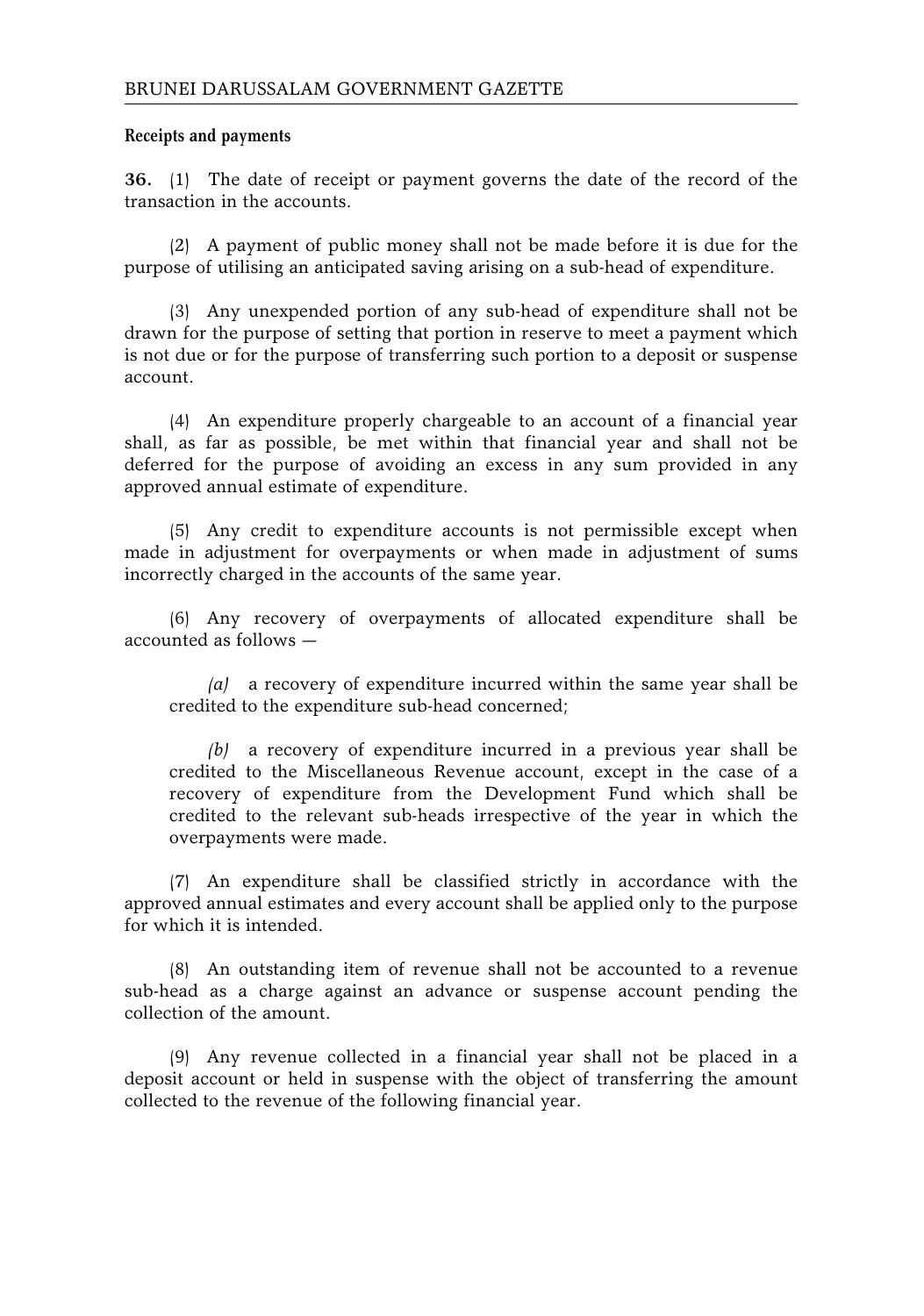#### **PART 7**

#### **IMPRESTS AND DEPOSITS**

#### **Imprests**

**37.** If it is necessary for any public officer to have at his disposal, for disbursement on the public service, money for which payment vouchers cannot be presented direct to the Treasury for payment, he will receive an Imprest of such amount as the Accountant General may authorise.

#### **Control of Imprests**

**38.** A public officer shall ensure that every Imprest under his charge is duly accounted for in accordance with the terms of the authorisation.

#### **Deposits**

**39.** (1) Any money which a Controlling Officer is required to receive and account for by virtue of his office and which is not attributable to a revenue account, an expenditure account or Government Trust Funds shall be placed in a deposit account.

(2) The Controlling Officer is responsible for the accuracy of deposit accounts under his charge.

(3) The Controlling Officer shall maintain a copy of the receipt which states the name of the depositor and the nature of the deposit for the purpose of any claim and submit a copy of such receipt to the Accountant General.

# **PART 8**

#### **CUSTODY OF PUBLIC MONEYS**

#### **Safeguarding of public moneys**

**40.** (1) The Controlling Officer shall make necessary arrangements to ensure that all public moneys are properly safeguarded.

(2) A public officer shall, as soon as possible, deposit all public moneys into a bank account of the Government.

(3) No private money shall be paid into a bank account of the Government.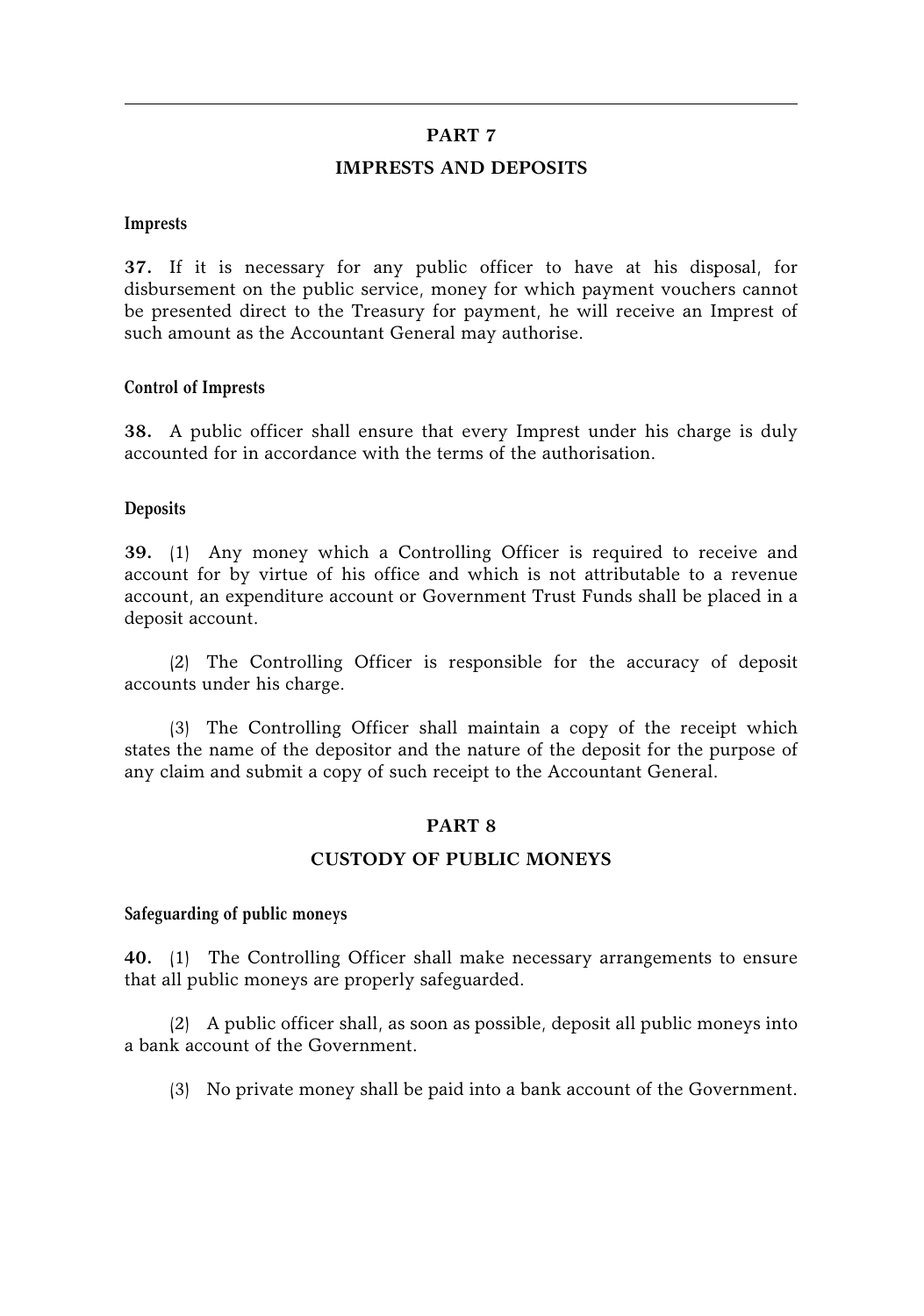# **PART 9**

# **ANNUAL ACCOUNTS**

#### **Statements of accounts**

**41.** (1) The Accountant General shall keep and maintain books of accounts as will enable the statements required by section 14 to be prepared.

(2) After the end of each financial year, the Accountant General shall prepare and submit to the Minister such books of accounts referred to in sub-regulation (1).

#### **PART 10**

## **CUSTODY OF PUBLIC STORES**

#### **Verification of public stores**

**42.** (1) All public stores shall be verified by public officers appointed by the Controlling Officer at such frequency and in such manner as the Controlling Officer may think necessary.

(2) The appointment of such public officers referred to in sub-regulation (1) shall not relieve the Controlling Officer or public officers of their responsibility for ascertaining by periodical stocktaking that the balances shown in the ledgers and inventories are actually in stock.

(3) The Controlling Officer shall prepare a report of such verification referred to in sub-regulation (1).

#### **Deficiency in or destruction of public stores etc.**

**43.** In the event any public officer is or was responsible for any deficiency in, or for the destruction of, any public store, stamp or other property of the Government by reason of the neglect or fault of that public officer, he may be liable to surcharge.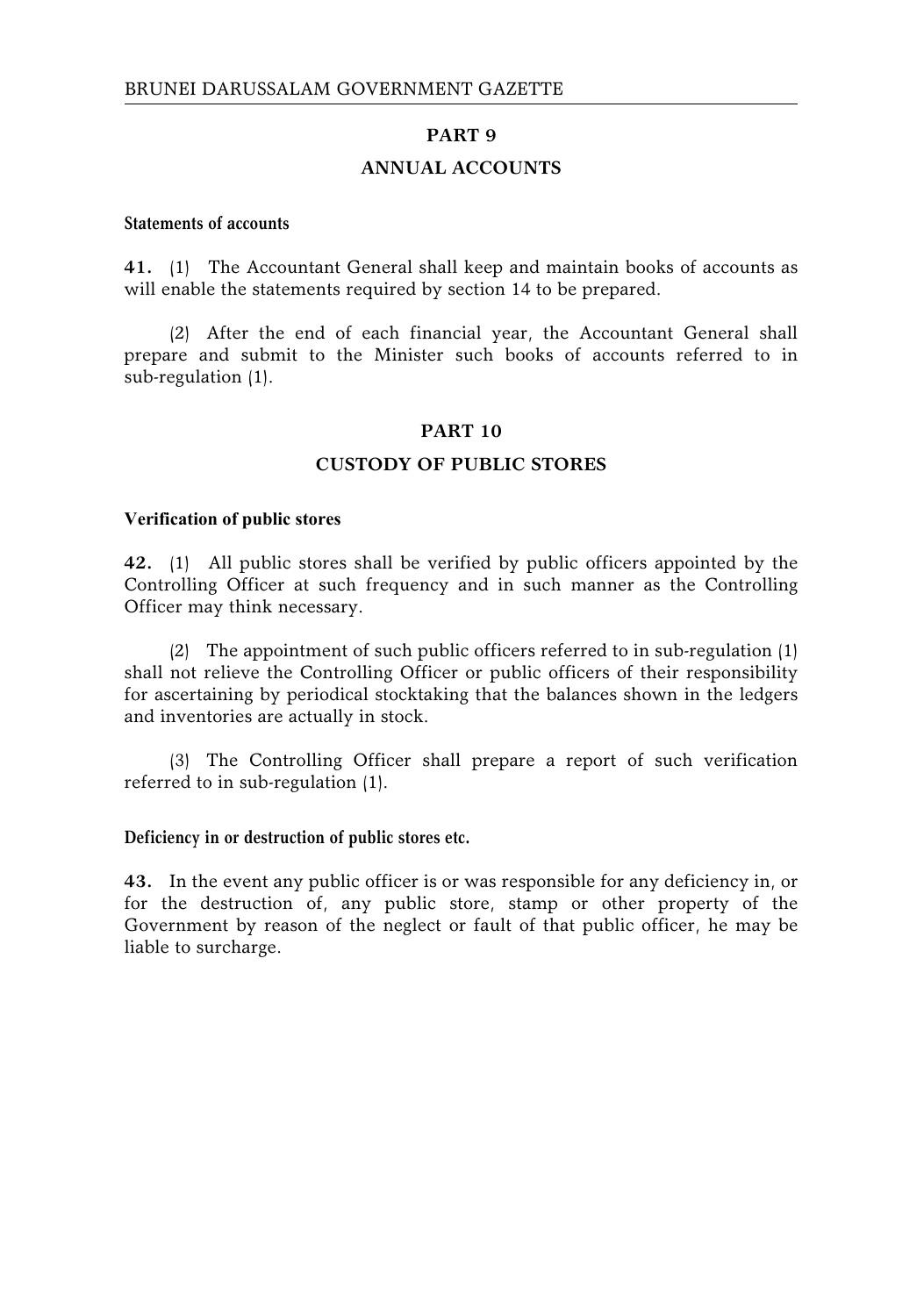# **PART 11 WRITE-OFF**

#### **Write-off**

**44.** (1) The Minister shall, with the consent of His Majesty the Sultan and Yang Di-Pertuan, in respect of public moneys, revenue and stores of Brunei Darussalam, have power —

*(a)* to write off losses or deficiencies of public moneys and the value of lost, deficient, condemned, unserviceable or obsolete stores; and

*(b)* to abandon any claim to irrecoverable amounts of revenue, debts and overpayments.

(2) In this regulation, the expression "Minister" includes the Deputy Minister of Finance and Economy.

#### **Write-off for irrecoverable amounts of revenue, debts and overpayments**

**45.** (1) Every application for the authorisation of the abandonment of irrecoverable amounts of revenue, debts and overpayments shall be made to the Accountant General and full reasons for the failure to collect the irrecoverable amounts shall be given.

(2) The Accountant General shall submit such application under subregulation (1) to the Minister.

# **PART 12**

#### **GENERAL**

#### **Accounting for sums recovered and costs in Government suits**

**46.** (1) No court fees are payable by the Government in an action against a private person or company.

(2) Where the Government is successful in an action against a private person or company, the court has power to award costs to the Government.

(3) The responsibility for obtaining payment of amounts due under a judgment or order, including costs awarded to the Government, rests on the department or public officer instituting or defending the suit and until such sums are recovered, they shall be shown as arrears of revenue.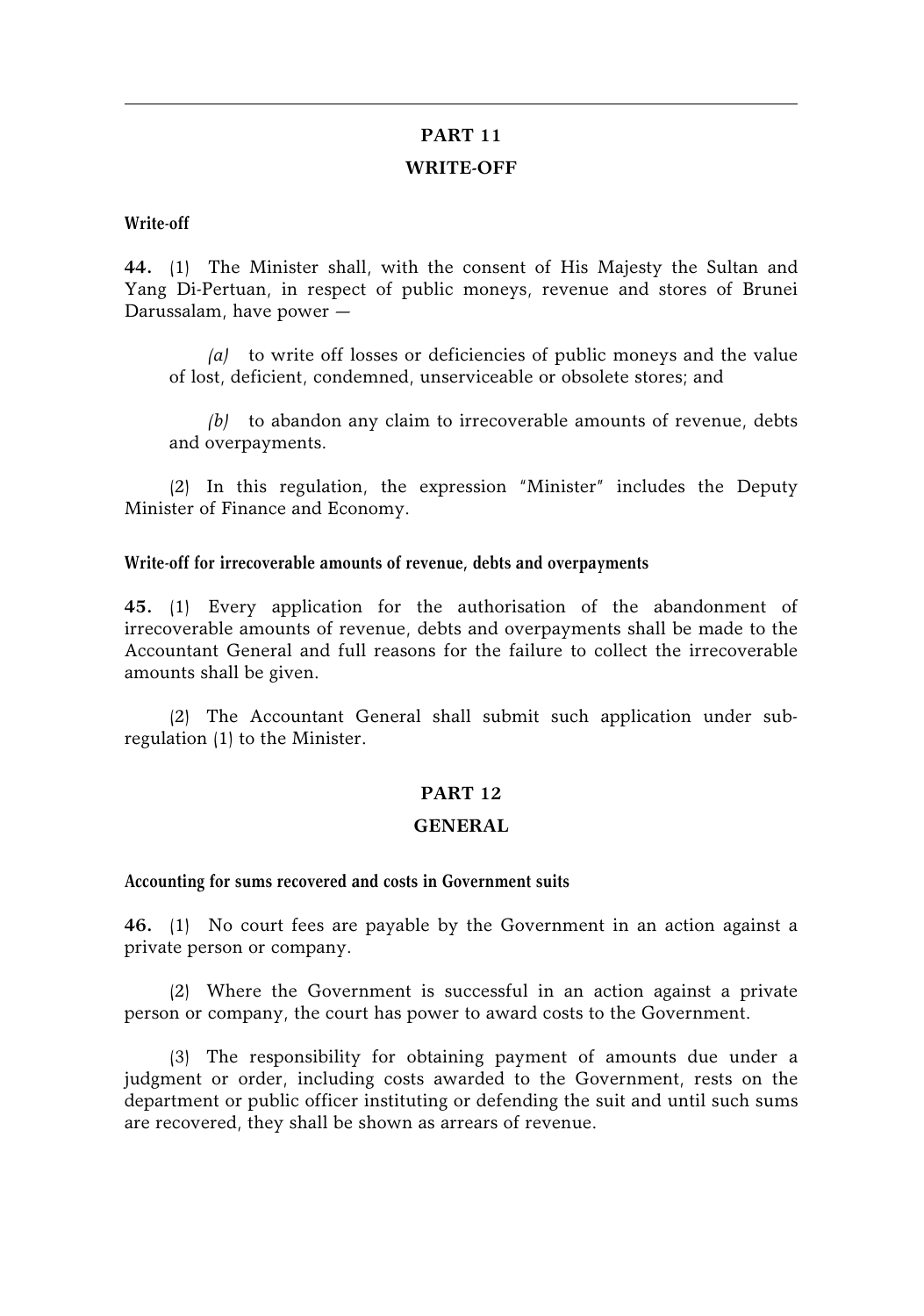(4) On receiving the amount due under a judgment or order of a court, the department or public officer obtaining the judgment or order shall bring the full sum including costs to be credited to the Miscellaneous Revenue account.

(5) When the amount due to Government under a judgment or order has been brought to account as a court deposit, the public officer who instituted the suit is responsible for securing payment of the amount due to Government from that court deposit.

# **Communications with other Governments**

**47.** Communications with other Governments or with Government agents involving financial transactions shall be made by the Minister.

# **Treasury Officers to carry letter of authorisation**

**48.** A Treasury Officer on inspection duty shall be provided with a letter of authorisation signed by the Accountant General, identifying him as an officer of the Treasury and reminding all accounting officers that in accordance with the provisions of regulation 5*(j)* he is entitled to have access to all books, records or vouchers relating to accounts including any document or information related to or connected with public accounts in electronic form or by electronic means and that all accounting officers shall give him every facility for inspecting such documents.

#### **Issue of guidelines etc.**

**49.** (1) The Minister may, with the consent of His Majesty the Sultan and Yang Di-Pertuan, generally in respect of any particular provision of these Regulations, or generally in respect of the control and management of the public finances of Brunei Darussalam, and for any financial and accounting procedure including procedure for the collection, custody and payment of the public moneys, and the purchase, custody and disposal of public property, issue, by means of Circulars, such guidelines, procedures or directives as he may consider desirable.

(2) If any provision of any guideline, procedure or directive is inconsistent with regulations made under the Order, it shall, to the extent of the inconsistency, either have effect subject to such regulations or, where appropriate, having regard to such regulations, shall not have effect.

(3) The Minister may exempt, either generally or for such time as the Minister may specify, any public officer from any provision of any guideline, procedure or directive.